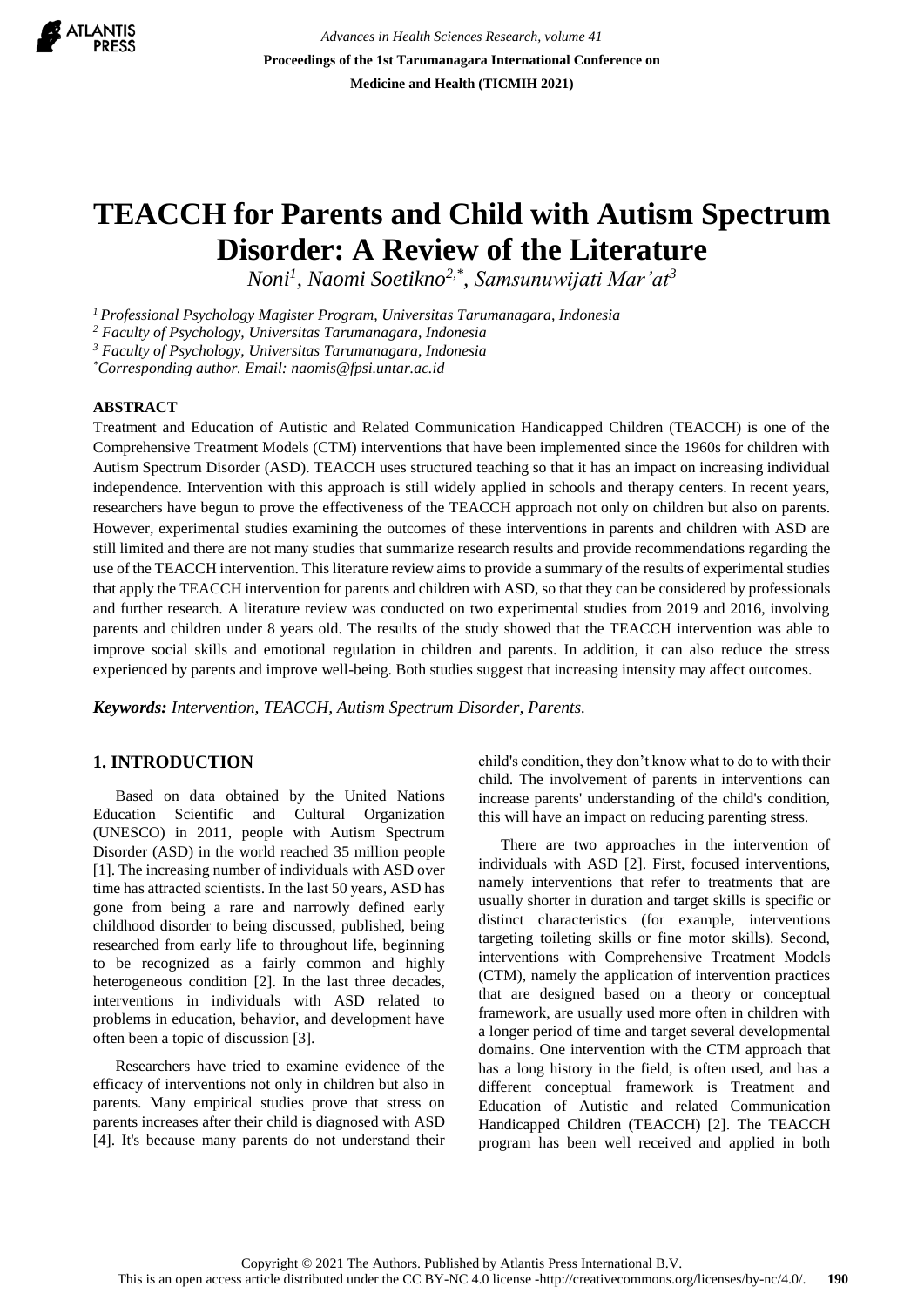educational and therapeutic settings for more than 50 years. Until now this approach is often applied in schools and therapy centres. In recent years, researchers have also continued to conduct research to determine the impact of using the TEACCH intervention not only on children but also on parents. However, studies are still rare that summarize research results and provide recommendations regarding the use of TEACCH interventions. This literature review aims to provide a summary of the results of experimental studies that apply the TEACCH intervention to parents and children with ASD, so that they can be considered by professionals and further research.

# *1.1. TEACCH*

TEACCH is an intervention developed in the 60s by Eric Schopler with a holistic psycho-educational approach based on close collaboration between parents and professionals [5]. The goal of the TEACCH program is to develop the strengths, skills, interests, and fulfilment of the needs of people with ASD so as to achieve maximum independence [3]. Although the characteristics of individuals with ASD differ from one another, they also have similarities. Individuals with ASD have challenges in perceptual, communication and learning processes [5]. Therefore, TEACCH seeks to offer interventions that help balance the unique characteristics of individuals with ASD with the norms and culture of the social environment. TEACCH's structured teaching is based on several combinations of psychological theories, such as cognitive social learning theory and developmental psychology. This approach recognizes the existence of external and internal influences in the learning process [6]. External factors can be in the form of reward and punishment. While internal such as ways of thinking, hopes / desires, and understanding.

In addition, the structured teaching of TEACCH also emphasizes the neuropsychology of individuals with ASD, which is commonly referred to as the culture of autism [6]. TEACCH coined the term culture of autism which describes a way of thinking about the behavioral characteristics seen by individuals with ASD and uses this concept as the basis for leading a long-term intervention process for individuals with ASD [5]. Culture of autism provides an overview of the uniqueness, strengths, and challenges that individuals with ASD have. The culture of autism includes executive functioning difficulties (e.g., difficulty maintaining attention and memory), a tendency to process visual information, communication difficulties, a tendency to seek or avoid (avoid) certain sensory types, a tendency to maintain certain routines and arrangements, difficulty in generalization, the problem of understanding the concept of time; and excessive interest in certain activities [6].

TEACCH helps parents, educators, people who work with individuals with ASD to see the world through their eyes, thus achieving the main goal of TEACCH which is to teach individuals with ASD to function independently in all contexts of life by making the environment more predictable and easier to understand. for individuals with ASD [5].

## *1.2 ASD*

Definition of ASD according to DSM V is a lifelong neurodevelopmental disorder that manifests from early life, characterized by a series of deficits in two specific domains, the first related to communication and social interaction, the second related to repetitive behavior patterns [7]. Manifestations of ASD disorders vary widely and depend on the severity of the condition, developmental level, and chronological age, hence using the term spectrum [7]. Symptoms of ASD are manifested into three classifieds, know as the 'Triad of impairments' or three disorders, namely lack of social communication skills, social interaction, and imagination abilities [8]. These three disorders will occur repeatedly and show distinctive characteristics. The impact of these three disorders will affect almost all aspects of a child's life.

In the early stages of a child's development, the primary impairment seen is in the ability to social interaction and communication. One of the reasons behind the problems of ASD children in social interaction and communication is mindblindness. Mindblindness was first mentioned by Baron-Cohen in explaining some of the problems experienced by individuals with ASD [9]. Mindblindness refers to the inability to make accurate estimates of what other people might think or feel. This situation makes individuals with ASD from childhood seem self-centered and have difficulty making friends with the environment [9].

Individuals with ASD also have difficulty understanding the core of the situation [9]. This problem has been seen since childhood, so children with ASD have difficulty combining information to understand the essence of what is going on or what the environment expects of them. Difficulty understanding the core affects the use of language to speak. Children with ASD have difficulty understanding the details of words in sentences. This impacts delays in the development of speech skills in children with ASD.

The impairment of children with ASD has an impact on parents, they do not know how to help and treat their children appropriately [10]. Lack of information about ASD makes parents experience stressful situations. Stress experienced by parents can have an impact on physical and mental health. One way to reduce stress for parents with ASD children is to provide information regarding their child's condition and involve them in the intervention process [4].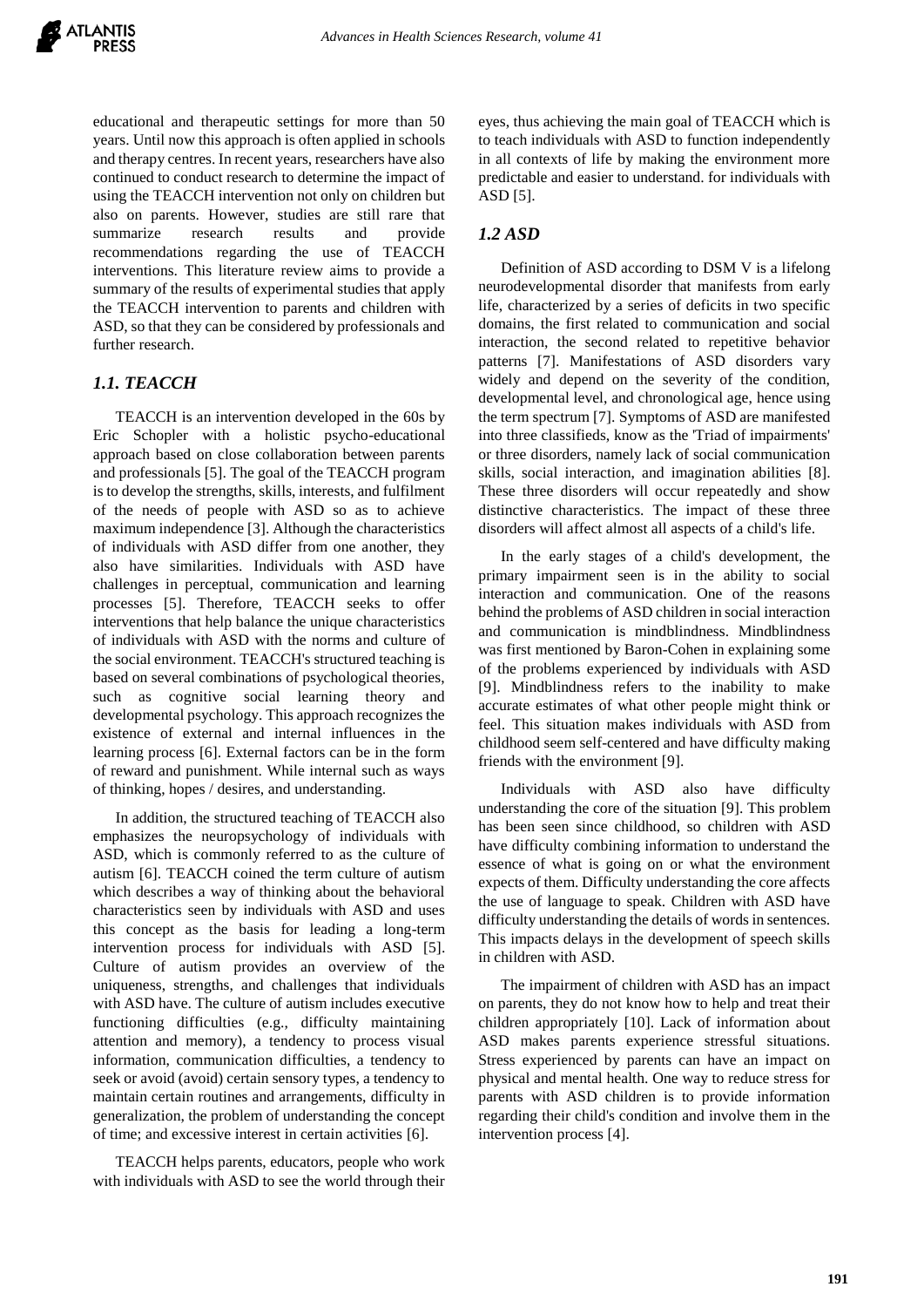

#### **2. METHOD**

Article search is use electronic database namely PubMed, by entering keywords in the form of "TEACCH" AND "autism OR autistic OR ASD". We found 61 articles. The requirements for inclusion criteria in this study are (a) article must be published in English text, (b) using interventions based on TEACCH and experimental study, (c) a participant in the study is parents and children under 12 years with ASD, (d) research conducted in the last 10 years. Finally, after we excluded articles that did not meet the inclusion criteria, we have two articles for our review.

## **3. RESULT**

In this literature review we use two journals from Turner-Brown et al and Nowell et al. The design of these two studies is between group. The study conducted by Turner-brown et al used participants in the form of parents and children who were under 3 years old and had just received a diagnosis (early diagnosis with ASD). Randomly divided into two groups, the experimental group (n=32) received FITT (Family Implemented TEACCH for Toddlers) and the control group (n=17) received SAU (Service as Usual). The measurements used were ADOS (The autism diagnostic observation schedule) and MSEL (The Mullen Scales of Early Learning), while the parents used the parent interview for autism-clinical version (PIA-CV), The Parenting stress index: Short Form (PSI-SF), and The Rand-36.

While the participants in the research of Nowell et al consists of parents and children aged 6-8 years. This study used an RCT design, the control group received delayed treatment. The experimental group participants consisted of 8 pairs of children and parents. This study established inclusion criteria in the form of being diagnosed with ASD, attending 80-100% of study hours at level 1 or 2 regular classes, being able to read, being able to be separated from parents for at least 30 minutes, and in addition to being fluent in English. The measurements used are Child Observation Protocol (COP), The Parent Report of Group Outcomes (PROGO), and The 3-Box Task.

In the article Nowell et al the intervention was carried out for 3 months with meetings once a week for 1.5 hours (90 minutes) at the center. The purpose of the intervention is to see the effectiveness of the blanded strategy of TEACCH and the component of social thinking in improving social skills and self-regulation in children with ASD in grades 1 and 2. In this intervention, parents are involved and given homework that must be applied to children. The intervention provider is a clinical psychologist who has been training and assisted by a master's degree. This research was conducted at a center called Growing, Learning, and Living With Autism (GoriLLA) Group at the Chapel Hill TEACCH. The GoriLLA group intervention combines two approaches, structured teaching based on TEACCH and components of social thinking. The results of this study are an increase in social communication skills and self-regulation concept knowledge in both parents and children after the intervention.

While in the article Turner-Brown et al, the intervention aims to support parents and develop the ability of children who have just received an ASD diagnosis. The intervention was conducted in a home and involved parents for six months, with one meeting every week and a duration of 1.5 hours. The intervention was performed by a Psychologist experienced with ASD and TEACCH. This study uses the FITT approach, which is an approach to help parents whose children have just been diagnosed with ASD, to understand more deeply about ASD and teach parents strategies that can be done to help their child improve. The main result of this study is that there is a strong and positive effect of FITT on decrease stress levels and improve parental well-being. In addition, a moderate effect was also found on increasing social communication skills.

#### **4. DISCUSSION**

One of the things behind the problems in ASD children in communication and socialization skills is mindblindness. Mindblindness refers to the inability to make accurate estimates of what other people might think or feel. This situation causes individuals with ASD to have difficulty understanding the core of circumstances since childhood [9]. Finally, it makes individuals with ASD look self-centered and have difficulty making friends with the surrounding environment. In other words, difficulty understanding the essence of the situation affects the development and use of language. Children with ASD have difficulty understanding the details of words in sentences [9].

Deficits in communication and socialization skills also have a negative impact on various aspects of life [11]. Such as withdrawal from the social environment and isolating oneself [12]. This situation is a concern for parents. Therefore, these two domains are the most frequently targeted in TEACCH intervention. The use of the TEACCH approach in the environment can make the environment more meaningful and attractive so that it is easier for individuals with ASD to understand the environment and have the opportunity to improve their socialization skills [13]. In line with this, according to Schopler et al, individuals with ASD have advantages in visual abilities, using structured teaching will make it easier for individuals with ASD to learn and understand their environment [5].

Schopler and Reichler emphasize one of the factors that influence the outcome of TEACCH treatment is a cooperation between intervention providers,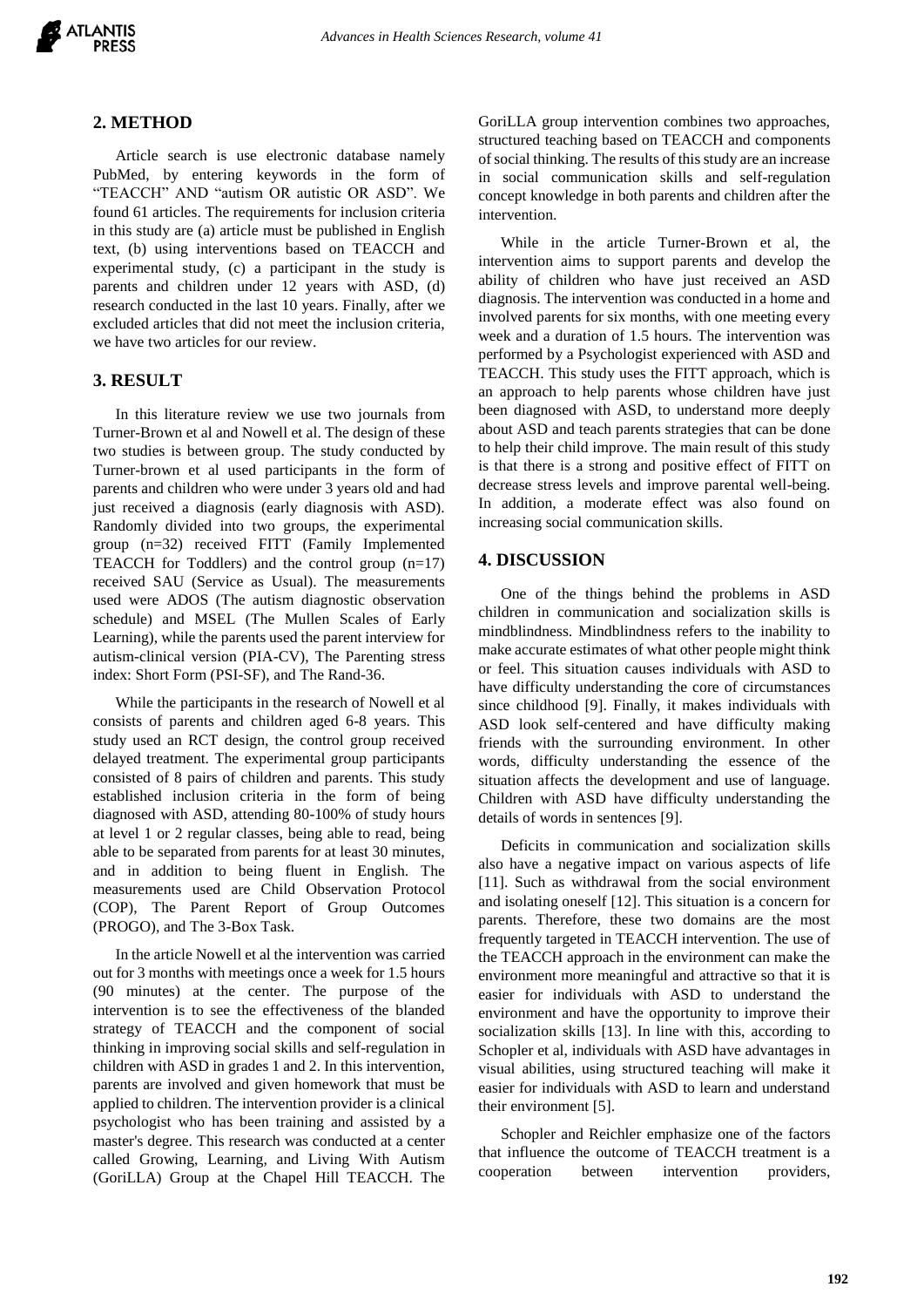|                         | Turner-Brown et al                    | Nowell et al                               |
|-------------------------|---------------------------------------|--------------------------------------------|
| Participant             | 32 child (< 3 years old)              | 8 (6-8 years)                              |
| Setting                 | Home                                  | Center                                     |
| Duration                | 90 min/ session/ week                 | 90 min/ session/ week                      |
| Study                   | 6 months                              | 3 months                                   |
| <b>Trainer Fidelity</b> | Psychologist                          | Clinicians with master's degree            |
| Assessor                | Blind assessor                        | Blind assessor                             |
| Goal                    | The aims of this study were to        | This study aimed to examine the initial    |
|                         | examine effects of FITT on toddler    | efficacy of an intervention in social      |
|                         | ASD symptoms, skills, parent stress   | communication<br>self-regulation<br>and    |
|                         | and well-being                        | concept knowledge for children and         |
|                         |                                       | parents                                    |
| Result                  | The main result of this study is that | The results of this study are both parents |
|                         | there is a strong and positive effect | and children have an increase in social    |
|                         | of FITT on decrease stress levels and | communication skills and self-regulation   |
|                         | improve parental well-being. In       | knowledge<br>after<br>concept<br>the       |
|                         | addition, a moderate effect was also  | intervention                               |
|                         | found<br>increasing<br>social<br>on   |                                            |
|                         | communication skills                  |                                            |

#### **Table 1.** Result

professionals, and families [14]. While these factors are difficult to control in each TEACCH study. Another factor that affects the outcome of the intervention is the intensity of the intervention, which is expected to be standardized from the low intensity. There are four things to consider in conducting the TEACCH intervention [15]. First, it requires a large enough space to apply it. Second, it takes a lot of time to prepare specific programs and tools that support interventions. Third, the ability and understanding of the people involved in the intervention, so that the intervention provider is usually someone who has passed the TEACCH training. Fourth is the ability to adapt and flexibility when done classically (group). In other words, research with the TEACCH intervention requires considerable resources and effort.

A limitation of this study is that more resources are needed to provide sufficient evidence for the TEACCH intervention. Therefore, we suggest that future research can conduct a systematic literature review to minimize bias and provide stronger evidence.

## **5. CONCLUSION**

The TEACCH approach is not rigidly applied in practice. However, it is necessary to consider the needs and conditions of the family and children. We need to consider family conditions, such as costs, children's abilities, family involvement and other aspects. In addition, this approach can be paired with other approaches in order to obtain maximum results.

### **AUTHOR'S CONTRIBUTIONS**

Thanks to all colleagues for their cooperation. N, NS, SM conceived of the study, participated in its design and coordination and drafted the manuscript. All authors read and approved the final manuscript.

#### **REFERENCES**

- [1] R.D. Hapsari, A.M. Putri, D. Fitriani, Hubungan antara dukungan sosial dengan tingkat stres orang tua dengan anak penderita autism, Jurnal Psikologi, vol. 1, 2019, pp.74-84
- [2] B.A. Boyd, K. Hume, M.T. McBee, M. Alessandri, A. Gutierrez, L. Johnson, S.L. Odom, Comparative efficacy of LEAP, TEACCH and non-modelspecific special education programs for preschoolers with autism spectrum disorders, Journal of autism and developmental disorders, vol. 44, 2014, pp. 366-380. DOI: https://doi.org/10.1007/s10803-013-1877-9
- [3] A.M. Siu, Z. Lin, J. Chung, An evaluation of the TEACCH approach for teaching functional skills to adults with autism spectrum disorders and intellectual disabilities, Research in developmental disabilities, vol. 90, 2019, pp. 14-21. DOI: https://doi.org/10.1016/j.ridd.2019.04.006